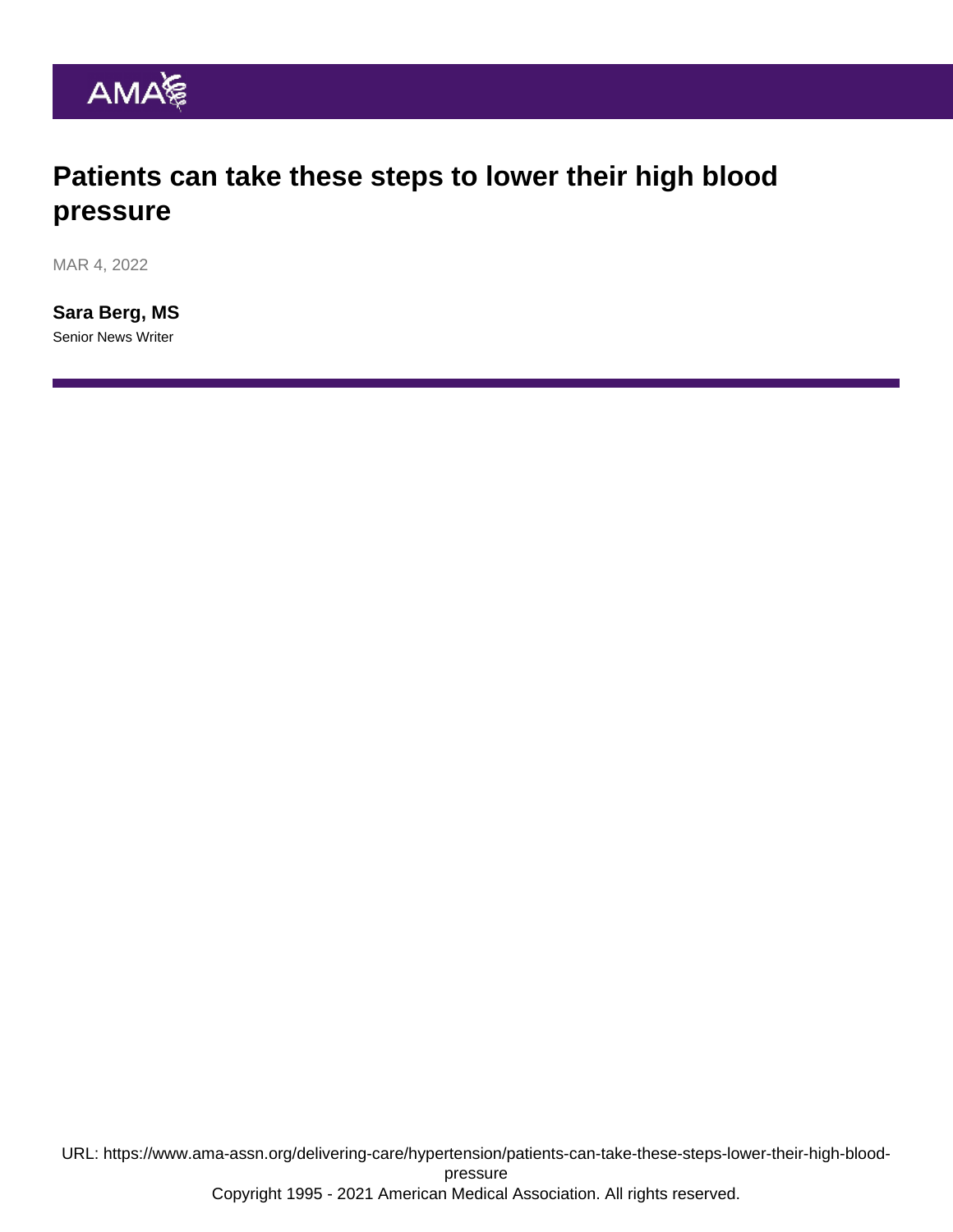URL: [https://www.ama-assn.org/delivering-care/hypertension/patients-can-take-these-steps-lower-their-high-blood](https://www.ama-assn.org/delivering-care/hypertension/patients-can-take-these-steps-lower-their-high-blood-pressure)[pressure](https://www.ama-assn.org/delivering-care/hypertension/patients-can-take-these-steps-lower-their-high-blood-pressure) Copyright 1995 - 2021 American Medical Association. All rights reserved.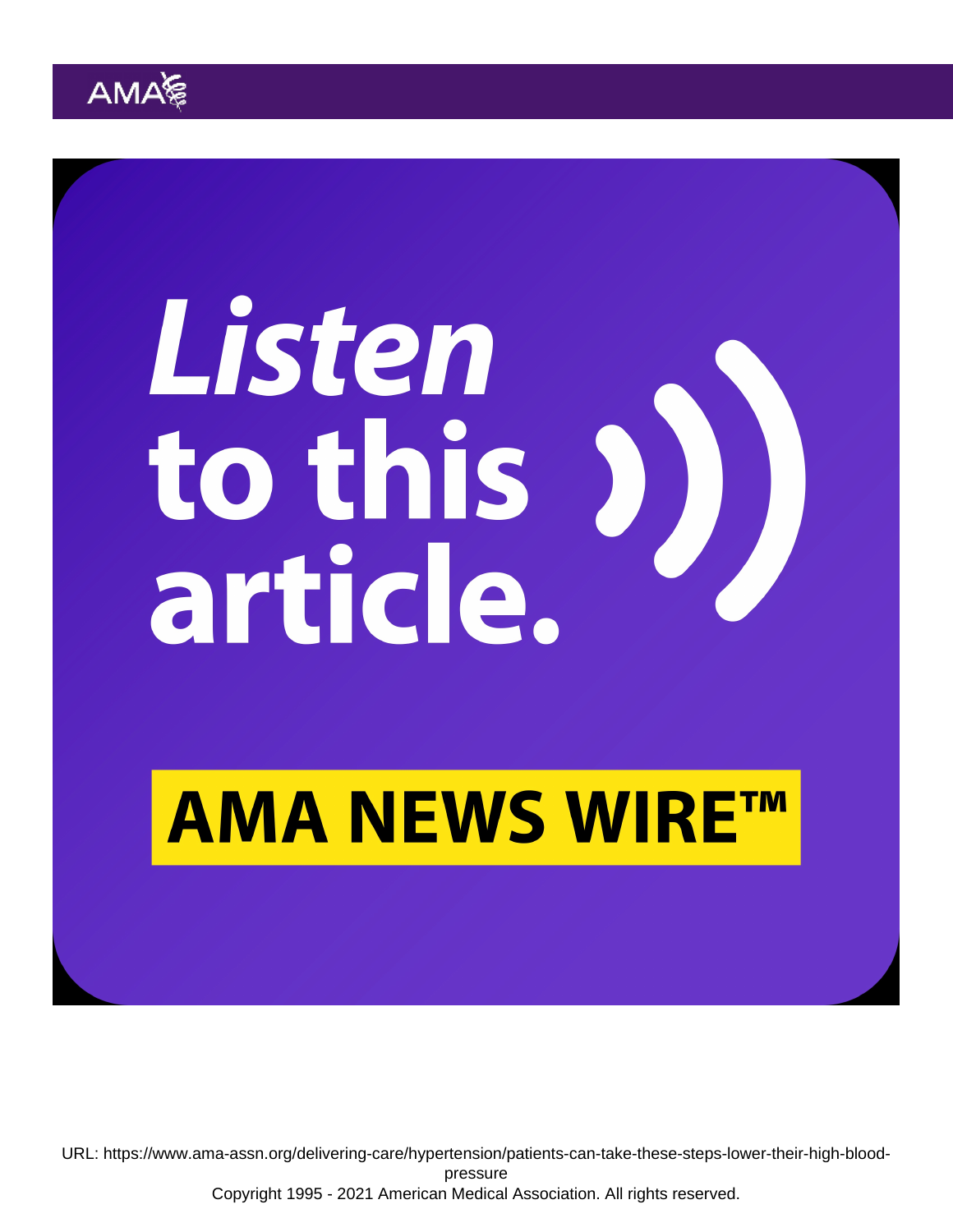AMA News Wire

Patients can take these steps to lower their high blood pressure

Mar 4, 2022

**Listen on Simplecast** 

High blood pressure is typically symptomless, can quietly damage blood vessels and leads to serious health problems. While there is no cure for high blood pressure, it is important for patients to take steps that matter, such as making effective lifestyle changes and taking BP-lowering medications as prescribed by their physicians. In turn, those changes can enhance their quality of life and reduce their risk of heart and kidney disease, stroke and more.

The AMA's [What Doctors Wish Patients Knew™](https://www.ama-assn.org/series/what-doctors-wish-patients-knew) series gives physicians a platform to share what they want patients to understand about today's health care headlines, especially throughout the COVID-19 pandemic.

Here is a to-do list for patients drawn from this series on what doctors wish patients knew about addressing—and managing—high blood pressure, a condition that nearly half of adults in the United States have, and the primary or contributing cause of death for more than 516,000 people in the country.



## 1 [Measure your BP at home](https://www.ama-assn.org/delivering-care/hypertension/what-doctors-wish-patients-knew-about-home-bp-measurement)

Nearly half of adults in the United States have high blood pressure—and many don't have their hypertension under control. But when patients measure their blood pressure regularly, and share those measurements with their doctors, they are playing an important role in their care.

Here is what patients need to know about taking their own blood pressure measurements outside of the clinical setting, also commonly referred to as [self-measured BP](https://targetbp.org/patient-measured-bp/).

# 2 [Make appropriate lifestyle changes](https://www.ama-assn.org/delivering-care/public-health/6-lifestyle-changes-doctors-wish-patients-would-make)

URL: [https://www.ama-assn.org/delivering-care/hypertension/patients-can-take-these-steps-lower-their-high-blood](https://www.ama-assn.org/delivering-care/hypertension/patients-can-take-these-steps-lower-their-high-blood-pressure)[pressure](https://www.ama-assn.org/delivering-care/hypertension/patients-can-take-these-steps-lower-their-high-blood-pressure)

Copyright 1995 - 2021 American Medical Association. All rights reserved.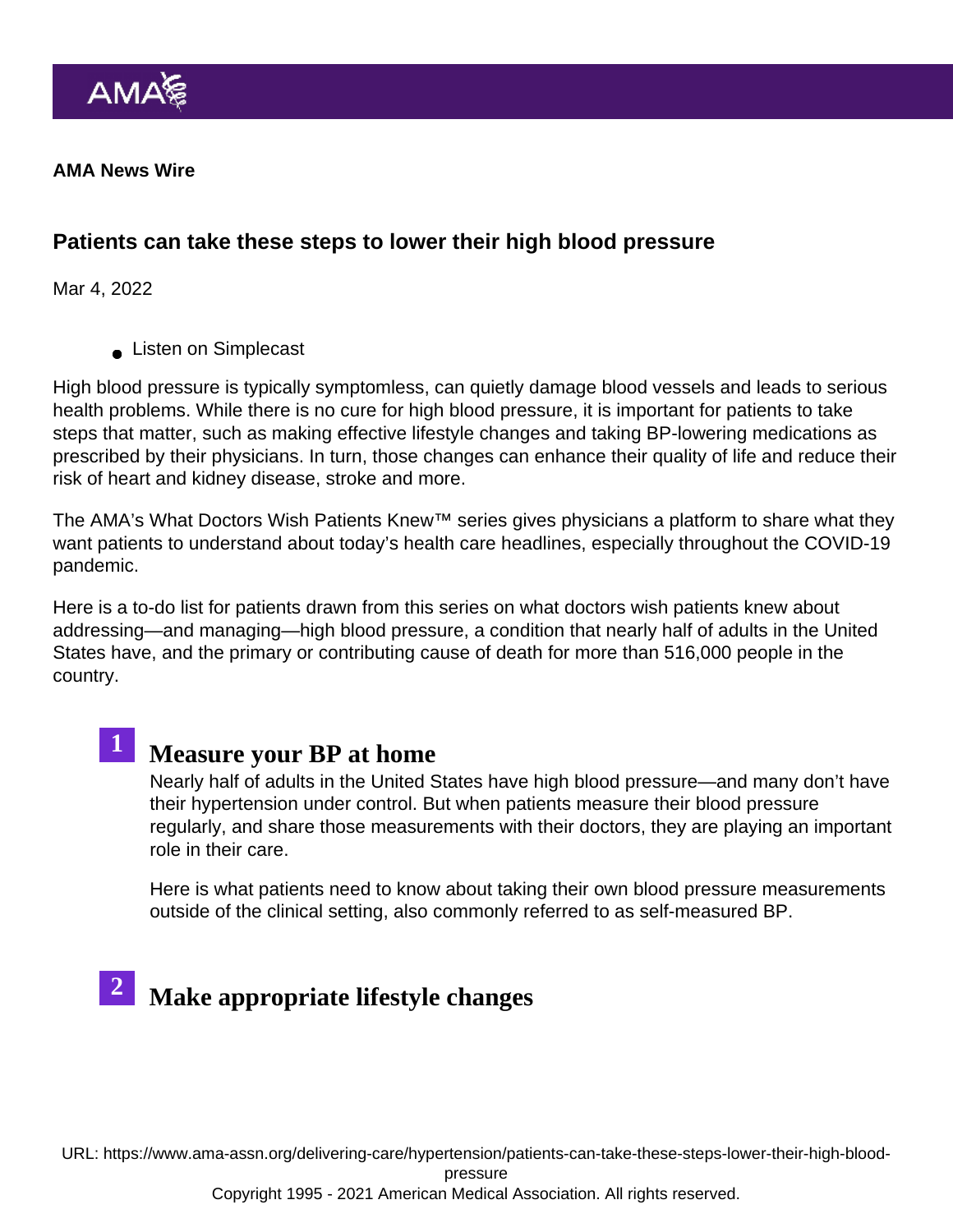There is a growing need for people to commit to making lifestyle changes to help prevent chronic conditions such as type 2 diabetes and heart disease, yet patients are often uncertain of what changes they should make to improve their health and well-being. This article outlines some of the key changes patients should make.

## 3 [Eat healthful food when you can](https://www.ama-assn.org/delivering-care/public-health/what-doctors-wish-patients-knew-about-healthy-eating)

What you eat plays a leading role in your health and well-being. When someone eats healthfully, it helps to protect against many chronic diseases such as heart disease, type 2 diabetes and obesity. But with so many fad diets and food recommendations out there, it can be hard for patients to navigate what to eat and what not to eat. Two physicians offer realistic, tested advice on healthful eating.

#### [Avoid unhealthy alcohol use](https://www.ama-assn.org/delivering-care/public-health/what-doctors-wish-patients-knew-about-unhealthy-alcohol-use) 4

Disrupted routines combined with the uncertainty of the pandemic have led many people to feeling isolated at home while experiencing greater stress.

As a result, some people became their own bartenders and progressed into heavier drinking patterns to cope with pandemic anger, stress and anxiety. Learn when drinking is a problem, and what can be done about it.

# 5 [Use medications to reach BP goa](https://www.ama-assn.org/delivering-care/hypertension/what-doctors-wish-patients-knew-about-high-blood-pressure)ls

While "lifestyle change is very beneficial for reducing blood pressure, many patients need medication to reach their BP goal," according to Neha Sachdev, MD, a family physician who is the director of health systems relationships at the AMA. "Your doctor and you should talk about what medications are being prescribed and how the medications work to lower your BP."

# 6 [Watch your sodium consumption](https://www.ama-assn.org/delivering-care/public-health/what-doctors-wish-patients-knew-about-sodium-consumption)

While sodium is an essential nutrient, most people consume too much and are not even aware they are doing so. Excess sodium can increase a person's risk for developing high BP. That is why it is important to understand where most salt intake is coming from and how to lower it. Learn more about where sodium resides and which choices to make to

URL: [https://www.ama-assn.org/delivering-care/hypertension/patients-can-take-these-steps-lower-their-high-blood-](https://www.ama-assn.org/delivering-care/hypertension/patients-can-take-these-steps-lower-their-high-blood-pressure)

[pressure](https://www.ama-assn.org/delivering-care/hypertension/patients-can-take-these-steps-lower-their-high-blood-pressure)